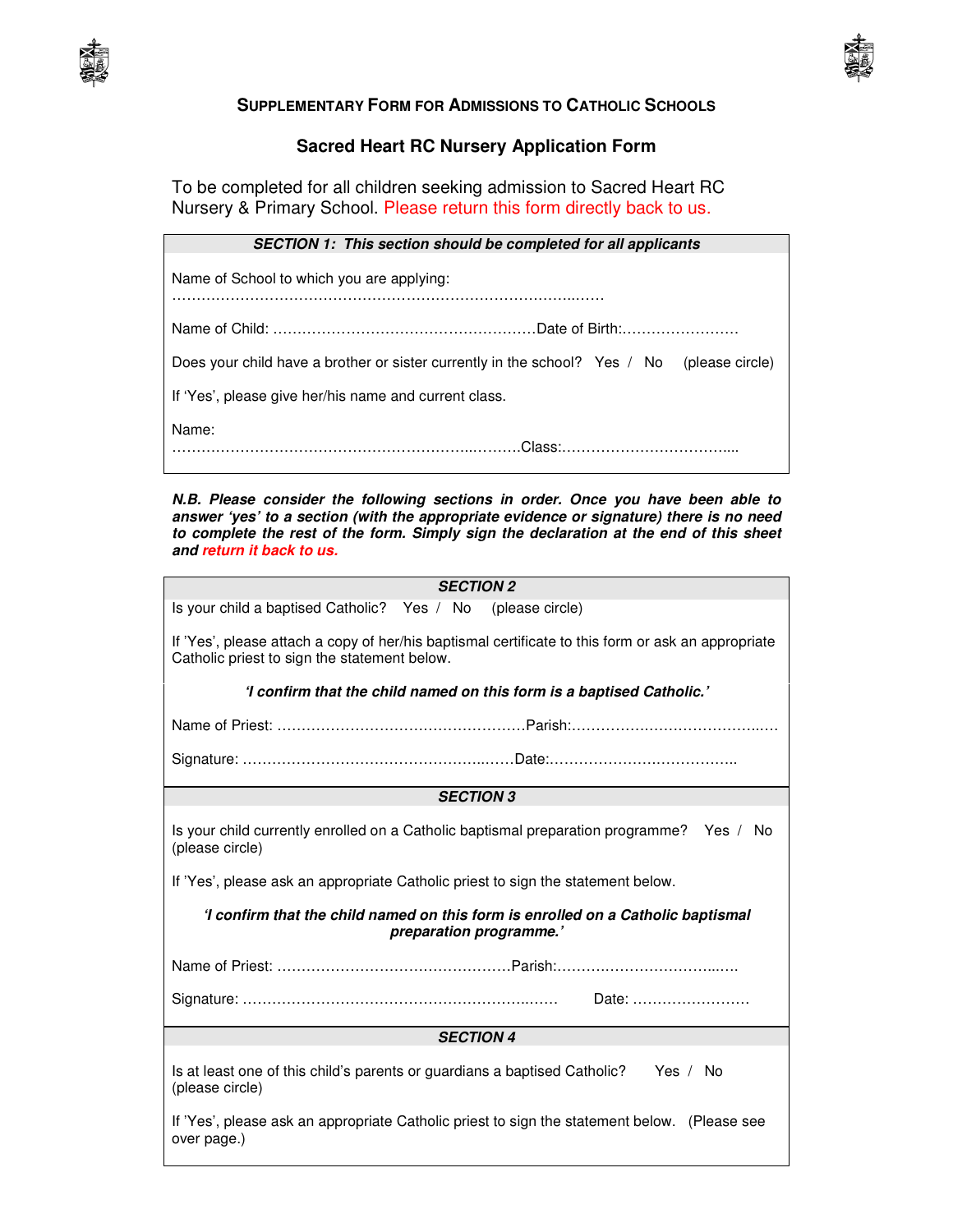| 'I confirm that at least one of the parents of the child named on this form is a baptised<br>Catholic.'     |
|-------------------------------------------------------------------------------------------------------------|
|                                                                                                             |
|                                                                                                             |
| <b>SECTION 5</b>                                                                                            |
| Is this child a member of a Christian church/denomination other than Catholic?<br>Yes/No<br>(please circle) |
| If 'Yes', please ask an appropriate minister of religion to sign the statement below.                       |
| 'I confirm that the child named on this form is a member of our church/denomination.'                       |
|                                                                                                             |
| Church and location:                                                                                        |
|                                                                                                             |
|                                                                                                             |
| <b>SECTION 6</b>                                                                                            |
| Is this child a member of a faith community other than Christian? Yes / No<br>(please<br>circle)            |
| If 'Yes', please ask an appropriate minister of religion to sign the statement below.                       |
| 'I confirm that the child named on this form is a member of our faith community.'                           |
|                                                                                                             |
| Faith and local centre of worship:                                                                          |
| Date:                                                                                                       |
|                                                                                                             |
|                                                                                                             |
|                                                                                                             |
|                                                                                                             |
|                                                                                                             |
|                                                                                                             |
|                                                                                                             |
|                                                                                                             |
|                                                                                                             |
|                                                                                                             |
|                                                                                                             |